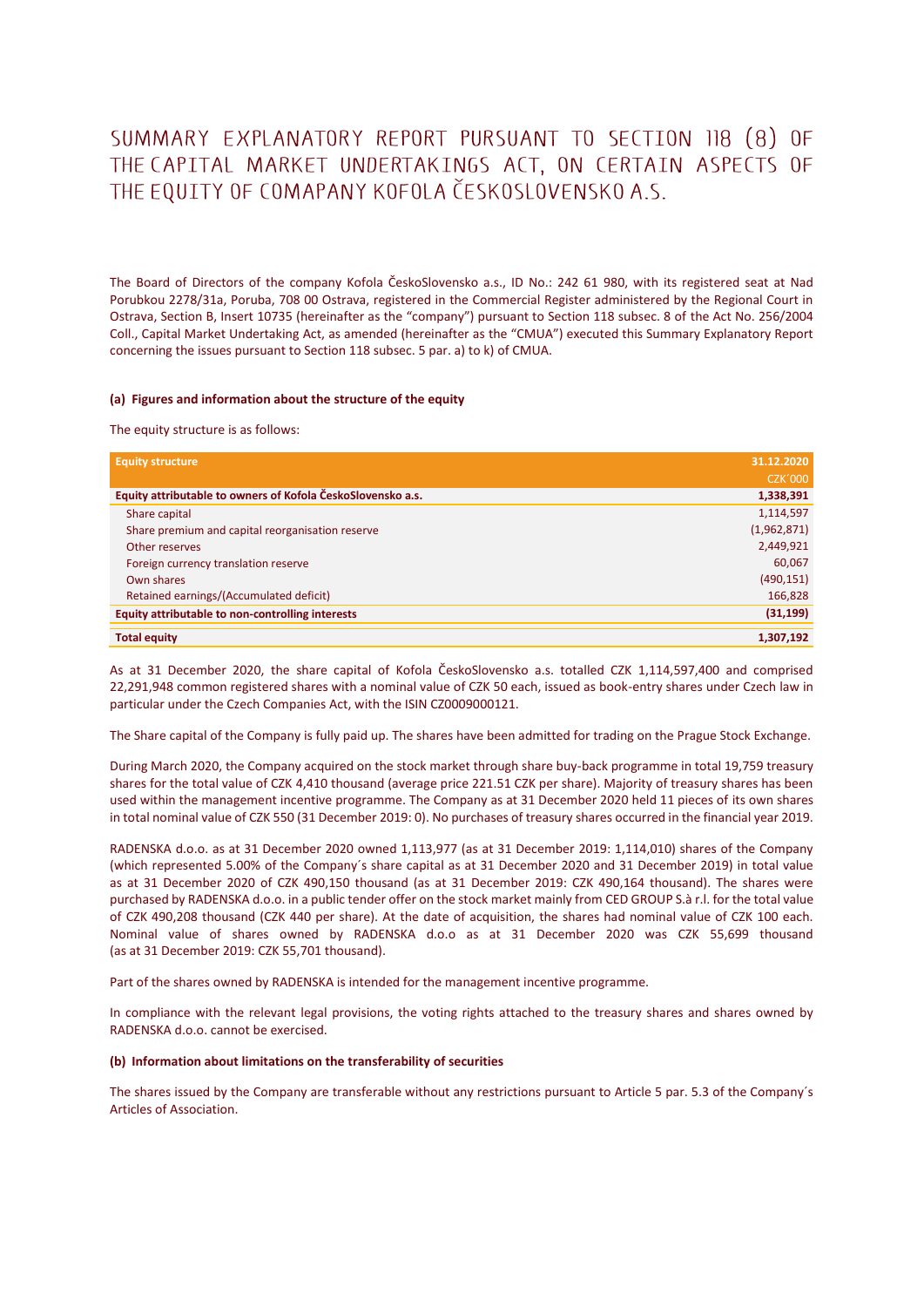## **(c) Figures and information about significant direct and indirect participation in the Company´s voting rights**

Significant shareholders as at 31 December 2020:

| Significant shareholders (all with direct participation)                                                                                                       | <b>Proportion of</b><br>the voting rights | Participation<br>percentage |
|----------------------------------------------------------------------------------------------------------------------------------------------------------------|-------------------------------------------|-----------------------------|
| AETOS a.s.,<br>Nad Porubkou 2278/31a, Poruba, 708 00 Ostrava,<br>identification No. B10942                                                                     | 70.75%                                    | 67.22%                      |
| RADENSKA, družba za polnitev mineralnih voda in brezalkoholnih pijač, d.o.o.<br>Boračeva 37, 9252 Radenci, Republic of Slovenia<br>registration No. 5056152000 | $0.00\%$                                  | 5.00%                       |
| <b>Total</b>                                                                                                                                                   | 70.75%                                    | 72.22%                      |

Significant shareholders as at 31 December 2019:

| Significant shareholders (all with direct participation)                                                                                                       | <b>Proportion of</b><br>the voting rights | Participation<br>percentage |
|----------------------------------------------------------------------------------------------------------------------------------------------------------------|-------------------------------------------|-----------------------------|
| AETOS a.s.,<br>Nad Porubkou 2278/31a, Poruba, 708 00 Ostrava,<br>identification No. B10942                                                                     | 70.75%                                    | 67.22%                      |
| RADENSKA, družba za polnitev mineralnih voda in brezalkoholnih pijač, d.o.o.<br>Boračeva 37, 9252 Radenci, Republic of Slovenia<br>registration No. 5056152000 | 0.00%                                     | 5.00%                       |
| <b>Total</b>                                                                                                                                                   | 70.75%                                    | 72.22%                      |

The above-mentioned entities dispose of the rights of the qualified shareholders arising from Section 365 and foll. of the Act No. 90/2012 Coll., Business Corporations Act, especially of the right to request convocation of the general meeting of the Company for discussion of the items proposed by them, request inclusion of the item determined by them on the agenda of the General Meeting, request the Supervisory Board to review the exercise of powers by the Board of Directors in the matter specified in the request as well as file a shareholder action on behalf of the Company.

The structure of the significant direct participation in the voting rights of the Company as at 31 December 2020 is known to the Company only in the case of the controlling entities AETOS a.s. and the controlled company RADENSKA d.o.o. and is described within the Report on relations between the controlling entity and the controlled entity and between the controlled entity and other entities controlled by the same controlling entity for the year 2020. As for the other entities, their direct and indirect participation and shares in their possession are based on the notification delivered to the Czech National Bank as follows:

- on 10 January 2020, the company NN Group N.V. notified that its proportion of the voting rights has decreased from 1.07% to 0.78%.
- on 7 October 2019, the company ConsilEng s.r.o. notified that its portion of the voting rights reached 1.03%.

Until the end of the year 2020 and throughout the year 2021 (until the cut-off date of the annual report), the Company has not been informed about any other change of participation in the voting rights that would have met the legislative limits for the reporting.

Except for the above mentioned natural and legal persons, the Company is not aware of any other significant direct and indirect participation in the Company´s voting rights or of any Company´s shareholders whose participation in the Company´s voting rights reached at least 1%.

The controlled company RADENSKA is entitled to exercise rights of the qualified shareholder but not the voting rights attached to the shares of the Company.

## **(d) Information about the owners of securities with special rights, including the description of such rights**

There are not any special rights attached to the securities issued by the Company.

### **(e) Information about limitations on voting rights**

The voting rights attached to the Company´s shares may only be limited or excluded where stipulated by law. According to the legal provisions, the voting rights attached to 11 treasury shares and to the 1,113,977 shares owned by the controlled company RADENSKA cannot be exercised. The Company is not aware of any other restrictions on or exclusions of the voting rights attached to the shares issued by the Company.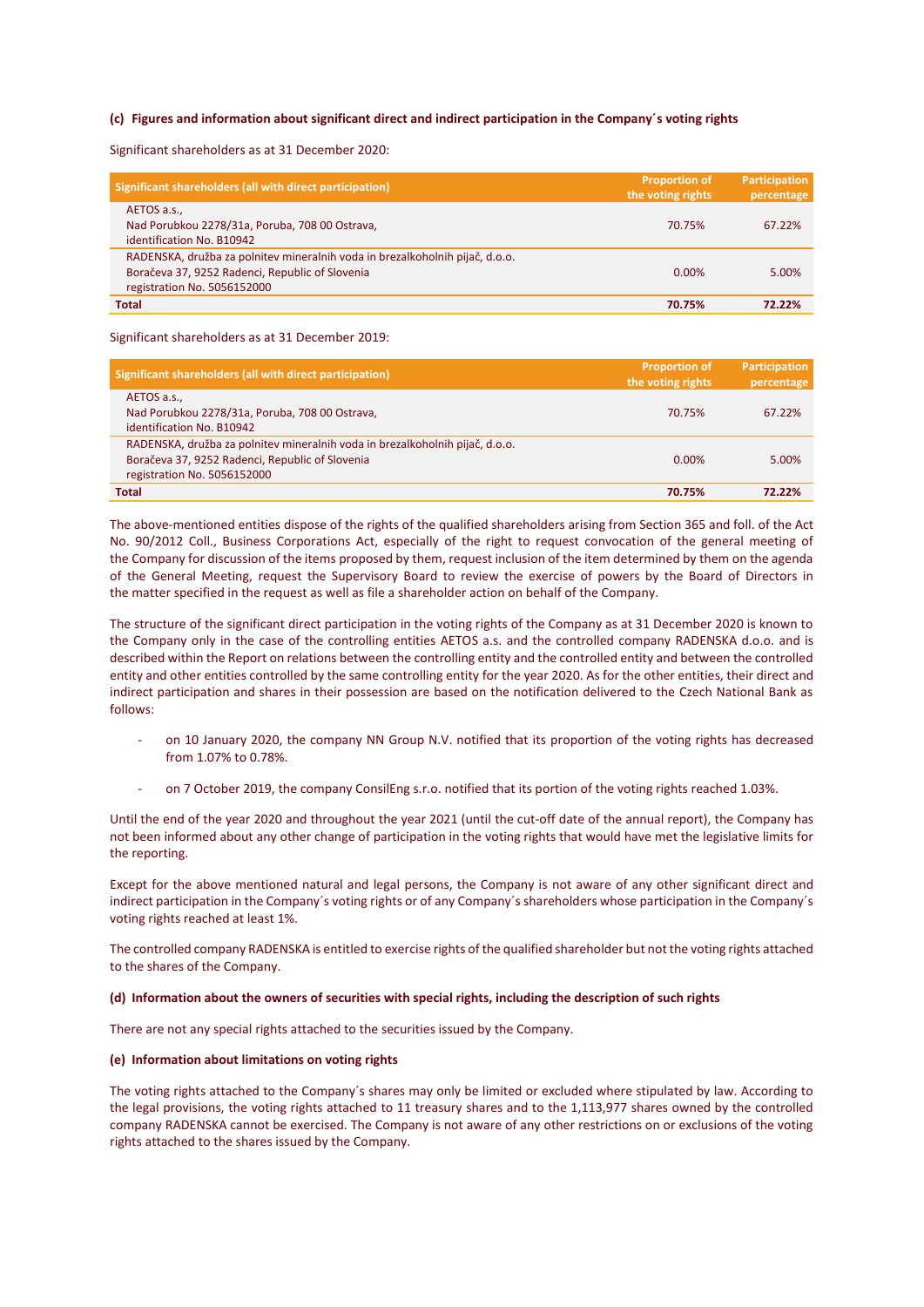# **(f) Information about agreements between the shareholders that may reduce the transferability of shares or the transferability of the voting rights, if known to the issuer**

The Company is not aware of any agreements between the shareholders of the company that may reduce the transferability of shares of the Company or of the voting rights attached to the shares of the Company.

# **(g) Information about special rules regulating election and recalling of members of the statutory body and changes to the Articles of Association of the issuer**

The statutory body of the Company is six-member Board of Directors. The members of the Board of Directors are elected and recalled pursuant to Article 15 par. 15.5 of the Article of Association of the Company by the Supervisory Board. The Supervisory Board of the Company has 4 members. The Supervisory Board has the quorum if majority of its members is present or otherwise takes part in a meeting. The Supervisory Board takes a decision by a majority of votes of present or otherwise participating members. In case of equality of votes the vote of a chairman of the Supervisory Board is decisive. The Supervisory Board may also take decisions per rollam.

Approval by a majority of at least two thirds of the votes of the present shareholders at the general meeting is required to adopt a decision amending the Articles of Association of the Company. The general meeting has the quorum if the present shareholders hold shares with the par value exceeding 50% of the share capital of the Company. The latest amendment to the Articles of Association of the Company was approved by the General meeting of the Company on 5 August 2020. The reason for the amendment was to bring the Company´s Articles of Association in line with the relevant legislation, namely the amendment of the Business Corporations Act effective as of 1 January 2021 and the effective amendment of the Act No. 256/2004 Coll., Capital Market Undertakings Act. The amended Articles of Association are effective as of 1 January 2021.

Any special rules regulating election and recalling of the members of the Board of Directors of the Company and amendments and changes to the Articles of Association of the Company don´t apply.

#### **(h) Information about special powers of the statutory body pursuant to the Business Corporations Act**

The members of the Board of Directors of the Company do not hold any special powers. The Board of Directors takes decisions on all Company matters unless they are reserved for the General meeting, Supervisory Board or other Company´s body.

**(i) Information about significant agreements to which the issuer is a party and which will become effective, change or cease to exist in the event of a change of control of the issuer as a result of a take-over bid, and about the effects arising from such agreements, with the exception of agreements whose disclosure would cause harm to the issuer**

The Company has not entered into any significant agreement that will become effective, change or cease to exist in the event of a change of control of the Company as a result of a take-over bid.

**(j) Information about agreements between the issuer and the members of its statutory body or employees that bind the issuer to take on any commitments in the event of the termination of their offices or employment in connection with a take-over bid**

The Company has not entered into any agreement with the members of the Board of Directors that bind the Company to take on any commitments in the event of the termination of their offices in connection with a take-over bid.

The Company has not entered into any agreement with any employee that bind the Company to take on any commitments in the event of the termination of its employment in connection with a take-over bid.

**(k) Information about eventual schemes on the basis of which employees and members of the statutory body of the Company may acquire participation securities in the Company, options concerning such securities or any other rights related to these securities, under more favourable terms, and information about how these rights are exercised**

On 8 June 2017, the Company concluded a program for long-term remuneration of senior managers of the Group. The objective of the Program was to motivate and stabilize the senior executives by the opportunity to participate in the success of the Kofola Group.

The participants were entitled to get shares of the Company free of charge based on the agreement on participation in the program for a long-term remuneration of senior managers of the Group. The program contained of a two separate, but nevertheless complementary plans: